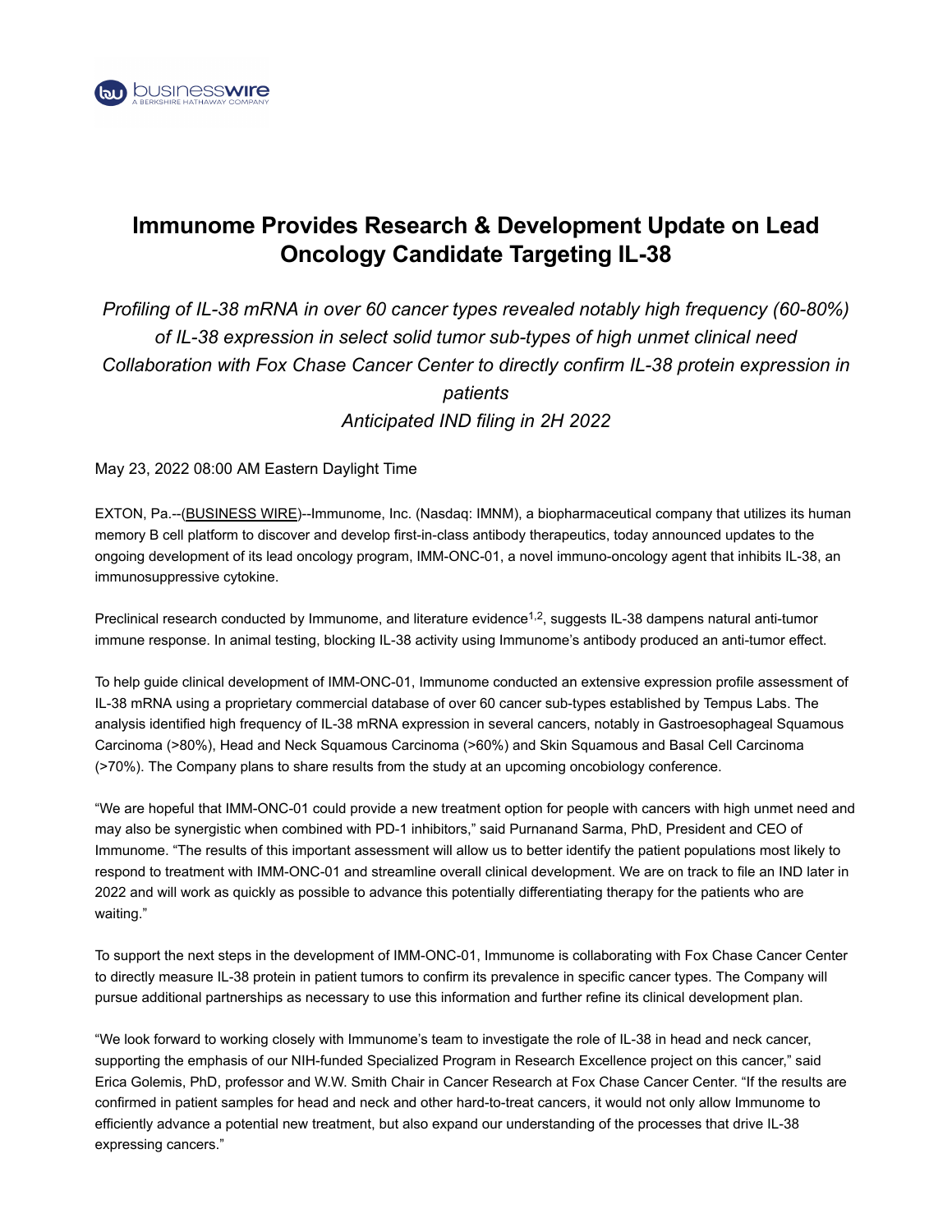IL-38 is increasingly being regarded as a key cytokine in inflammation and cancer research. $^{1,2}$  Preclinical research has confirmed that blocking IL-38 function with an antibody could restore immune response and allow the body to fight tumors. IL-38 was originally identified as a novel target through Immunome's technology platform, which can capture thousands of patient-derived memory B cells and convert them into stable hybridomas. The growing recognition of IL-38's role in cancer and other diseases suggests that Immunome's platform has potential to identify other highly relevant targets that are yet undiscovered in oncology and inflammatory disease.

#### **About IMM-ONC-01**

IMM-ONC-01 is a first-in-class antibody therapeutic targeting IL-38, an innate immune checkpoint that is a member of the IL-1 family of cytokines. When expressed, IL-38 reduces immune cell infiltration of the tumor microenvironment. Immunome's preclinical research has confirmed that the use of IMM-ONC-01 to block expression of IL-38 boosts antitumor immunity and could serve as an effective treatment for cancers that have a high expression of IL-38, including Gastroesophageal Squamous Carcinoma, Head and Neck Squamous Carcinoma and Skin Squamous and Basal Cell Carcinoma. Immunome intends to submit an IND for IMM-ONC-01 in the second half of 2022.

#### **About Immunome**

Immunome is a biopharmaceutical company that utilizes its proprietary human memory B cell platform to discover and develop first-in-class antibody therapeutics that are designed to change the way diseases are treated. The company's initial focus is developing therapeutics to treat oncology and infectious diseases, including COVID-19. Immunome's proprietary discovery engine identifies novel therapeutic antibodies and their targets by leveraging the highly educated components of the immune system, memory B cells, from patients whose bodies have learned to fight off their disease. For more information, please visit [www.immunome.com](https://cts.businesswire.com/ct/CT?id=smartlink&url=http%3A%2F%2Fwww.immunome.com&esheet=52726640&newsitemid=20220523005271&lan=en-US&anchor=www.immunome.com&index=1&md5=bc14e202c400eee1da274a28c6df177b) or follow Immunome on [Twitter](https://cts.businesswire.com/ct/CT?id=smartlink&url=https%3A%2F%2Ftwitter.com%2FImmunome&esheet=52726640&newsitemid=20220523005271&lan=en-US&anchor=Twitter&index=2&md5=91fdd9dcddbda085ce8ffb191181b9a3) and [LinkedIn](https://cts.businesswire.com/ct/CT?id=smartlink&url=https%3A%2F%2Fwww.linkedin.com%2Fcompany%2Fimmunome-inc-%2F%3FviewAsMember%3Dtrue&esheet=52726640&newsitemid=20220523005271&lan=en-US&anchor=LinkedIn&index=3&md5=130c6afc6f0018c12bbd86e96f46dbb6).

#### **Forward-Looking Statements**

This press release includes certain disclosures that contain "forward-looking statements" intended to qualify for the "safe harbor" from liability established by the Private Securities Litigation Reform Act of 1995, as amended, including, without limitation, express or implied statements regarding Immunome's beliefs and expectations regarding the advancement of its IMM-ONC-01 program, anticipated timing to file an IND related to IMM-ONC-01 and the potential of Immunome's platform to identify relevant targets in oncology and inflammatory disease. Forward-looking statements may be identified by the words "anticipate," believe," "estimate," "expect," "intend," "plan," "project," "suggest," "may," "will," "could," "should," "seek," "potential" and similar expressions. Forward-looking statements are based on Immunome's current expectations and are subject to inherent uncertainties, risks and assumptions that are difficult to predict. Factors that could cause actual results to differ include, but are not limited to, those risks and uncertainties associated with: the impact of the COVID-19 pandemic on Immunome's business, operations, strategy, goals and anticipated milestones; the fact that research and development data are subject to differing interpretations and assessments, including during the peer review/publication process, in the scientific community generally, and by regulatory authorities; whether the data will be published in a scientific journal and, if so, when and with what modifications; Immunome's ability to execute on its strategy, including with respect to its R&D efforts, IND submissions and other regulatory filings, timing of these filings and the timing and nature of governmental authority feedback regarding the same, initiation and completion of any clinical studies, confirmatory testing and other anticipated milestones as and when anticipated; the effectiveness of Immunome's product candidates, including the possibility that further preclinical data and any clinical trial data may be inconsistent with the data used for advancing the product candidates and that further variants of concern could emerge; Immunome's ability to fund operations; Immunome's reliance on vendors; the competitive landscape; and the additional risks and uncertainties set forth more fully under the caption "Risk Factors" in Immunome's Annual Report on Form 10-K filed with the United States Securities and Exchange Commission (SEC) on March 25, 2021, and elsewhere in Immunome's 10-Q filings and other filings and reports with the SEC. Forward-looking statements contained in this announcement are made as of this date, and Immunome undertakes no duty to publicly update or revise any forward looking statements, whether as a result of new information, future events or otherwise, except as may be required under applicable law. In this press release, we may discuss our current and potential future product candidates that have not yet undergone clinical trials or been approved for marketing by the U.S. Food and Drug Administration or other governmental authority, including expectations about their therapeutic potential and benefits thereof. No representation is made as to the safety or effectiveness of these current or potential future product candidates for the use for which such product candidates are being studied.